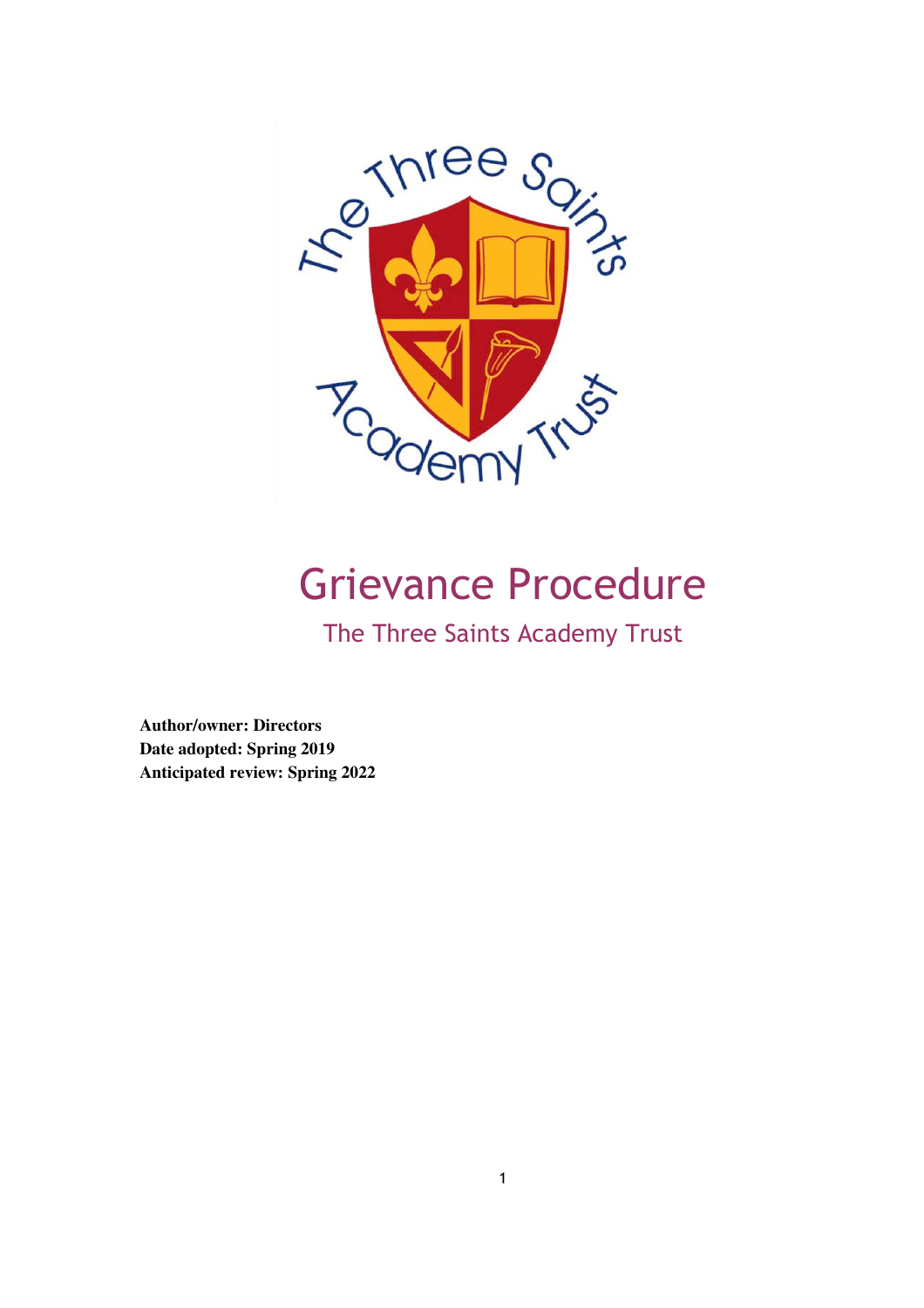## Contents

| 1.             |  |
|----------------|--|
| 2.             |  |
| 3.             |  |
| 4.             |  |
| 5.             |  |
| 6.             |  |
| 7 <sub>1</sub> |  |
| 8.             |  |
| 9.             |  |
| 10.            |  |
|                |  |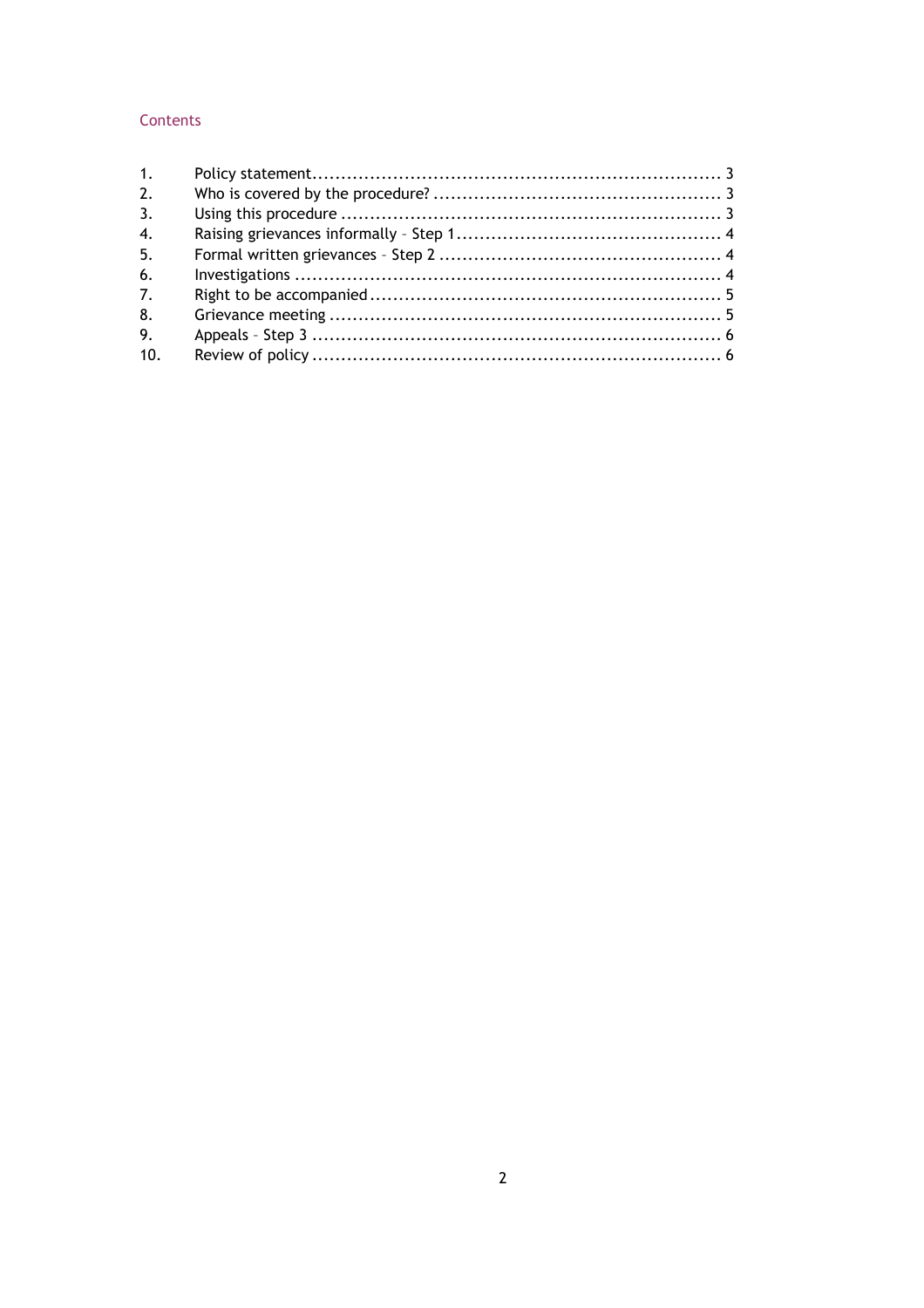### 1. Policy statement

- 1.1 It is the The Three Saints Academy Trust's policy to ensure that all employees have access to a procedure to help deal with any grievances relating to their employment fairly and without unreasonable delay. Where you make us aware that you have a complaint we will investigate any formal grievance that you raise, hold a meeting to discuss it with you, inform you in writing of the outcome, and give you a right of appeal if you are not satisfied.
- 1.2 Issues that may cause grievances include:
	- (a) terms and conditions of employment;
	- (b) health and safety;
	- (c) work relations;
	- (d) new working practices;
	- (e) working environment;
	- (f) organisational change; and
	- (g) discrimination.
- 1.3 This procedure does not form part of an employee's contract of employment and it may be amended at any time following consultation. The employer may also vary application of this procedure, including any time scales for action, as appropriate and where such a variation does not unreasonably delay dealing with the grievance.
- 1.4 The policy has been agreed and implemented following consultation with staff and recognised trade unions. It has been formally adopted by the Board of Directors.

#### 2. Who is covered by the procedure?

2.1 This procedure applies to all employees regardless of length of service. It does not apply to agency workers or self-employed contractors.

#### 3. Using this procedure

- 3.1 Employees should raise matters promptly and without unreasonable delay. The employer will deal with matters in the same way.
- 3.2 Complaints that amount to an allegation of misconduct on the part of another employee will be investigated and dealt with under the Disciplinary Procedure and you will be informed if this is the case.
- 3.3 This Grievance Procedure should not be used to complain about dismissal or disciplinary action or the outcomes of other procedures where there will be relevant appeal procedures in place. If you are dissatisfied with any disciplinary action, you should submit an appeal under the Disciplinary Procedure.
- 3.4 Where an employee raises a grievance during a disciplinary process the disciplinary process may be temporarily suspended in order to deal with the grievance. Where the grievance and disciplinary cases are related it may be appropriate to deal with both issues concurrently.
- 3.5 There is a separate Anti-harassment and Bullying Policy that may be useful if believe you have been the victim of bullying or harassment or wish to report an incident of bullying or harassment involving other people. The employer operates a separate Whistleblowing Policy to enable employees to report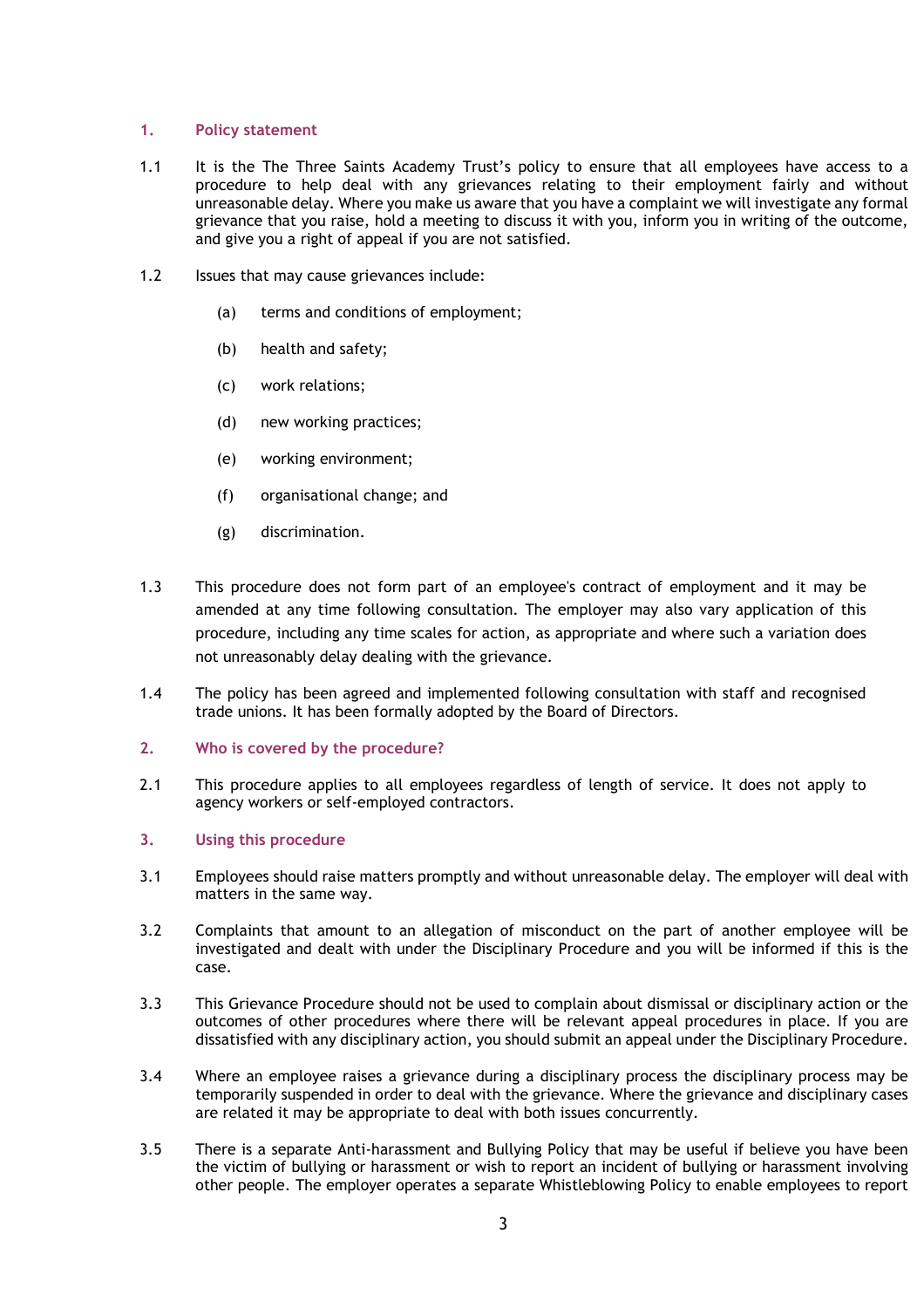illegal activities, wrongdoing or malpractice. However, where you are directly affected by the matter in question, or where you feel you have been victimised for an act of whistleblowing, you may raise the matter under this grievance procedure.

- 3.6 This procedure does not apply to grievances concerning two or more employees (collective grievances). These will be dealt with using the Collective Grievance Policy.
- 3.7 This procedure should not to be used in situations where the employee simply disagrees with a reasonable management instruction from a manager.
- 3.8 It may be appropriate for the matter to be dealt with by way of mediation depending on the nature of your grievance. This involves the appointment of a third-party mediator, who will discuss the issues raised by your grievance with all of those involved and seek to facilitate a resolution. Mediation will be used only where all parties involved in the grievance agree.

### 4. Confidentiality and data protection

- 4.1 It is the aim of the Trust to deal with grievance matters sensitively and with due respect for the privacy of any individuals involved. All employees must treat any information communicated to them in connection with grievance matters as confidential.
- 4.2 Employees, and anyone accompanying them (including witnesses), must not make electronic recordings of any meetings conducted under this procedure.
- 4.3 During any action, including any decisions taken under this procedure, the Trust will collect, process and store personal data in accordance with our data protection policy. The data will be held securely and accessed by, and disclosed to, individuals only for the purposes of completing the grievance procedure. Records will be kept in accordance with our Staff Privacy Notice, our Retention and Destruction Policy and in line with the requirements of (i) the General Data Protection Regulation ((EU) 2016/679) (unless and until it is no longer directly applicable in the UK) and any national implementing laws, regulations and secondary legislation, as amended or updated from time to time, in the UK and then (ii) any successor legislation to the GDPR or the Data Protection Act 1998.

#### 5. Raising grievances informally – Step 1

5.1 We believe that most grievances can be resolved quickly and informally through open communication and discussion with your line manager or Principal. We would always aim to resolve your grievance informally where possible. If you feel unable to speak to your manager, for example, because the complaint concerns them, then you should speak informally to the Principal or CEO. If this does not resolve the issue, you should follow the formal procedure below.

## 6. Formal written grievances – Step 2

- 6.1 If your grievance cannot be resolved informally you should put it in writing and submit it to the Principal, indicating that it is a formal grievance. If the grievance concerns, or is raised by, the Principal it should be submitted to the Chair of Governors via the School.
- 6.2 The written grievance should contain a brief description of the nature of your complaint, including any relevant facts, dates, and names of individuals involved. In some situations we may need to ask you to provide further information. You should also state what your desired outcome would be to resolve the situation.

## 7. Investigations

7.1 In some cases it may be necessary for us to carry out an investigation into your grievance. The amount of any investigation required will depend on the nature of the complaint and will vary from case to case. It may involve interviewing and taking statements from you and any witnesses, and/or reviewing relevant documents. The investigation will usually be carried out by the Principal or someone else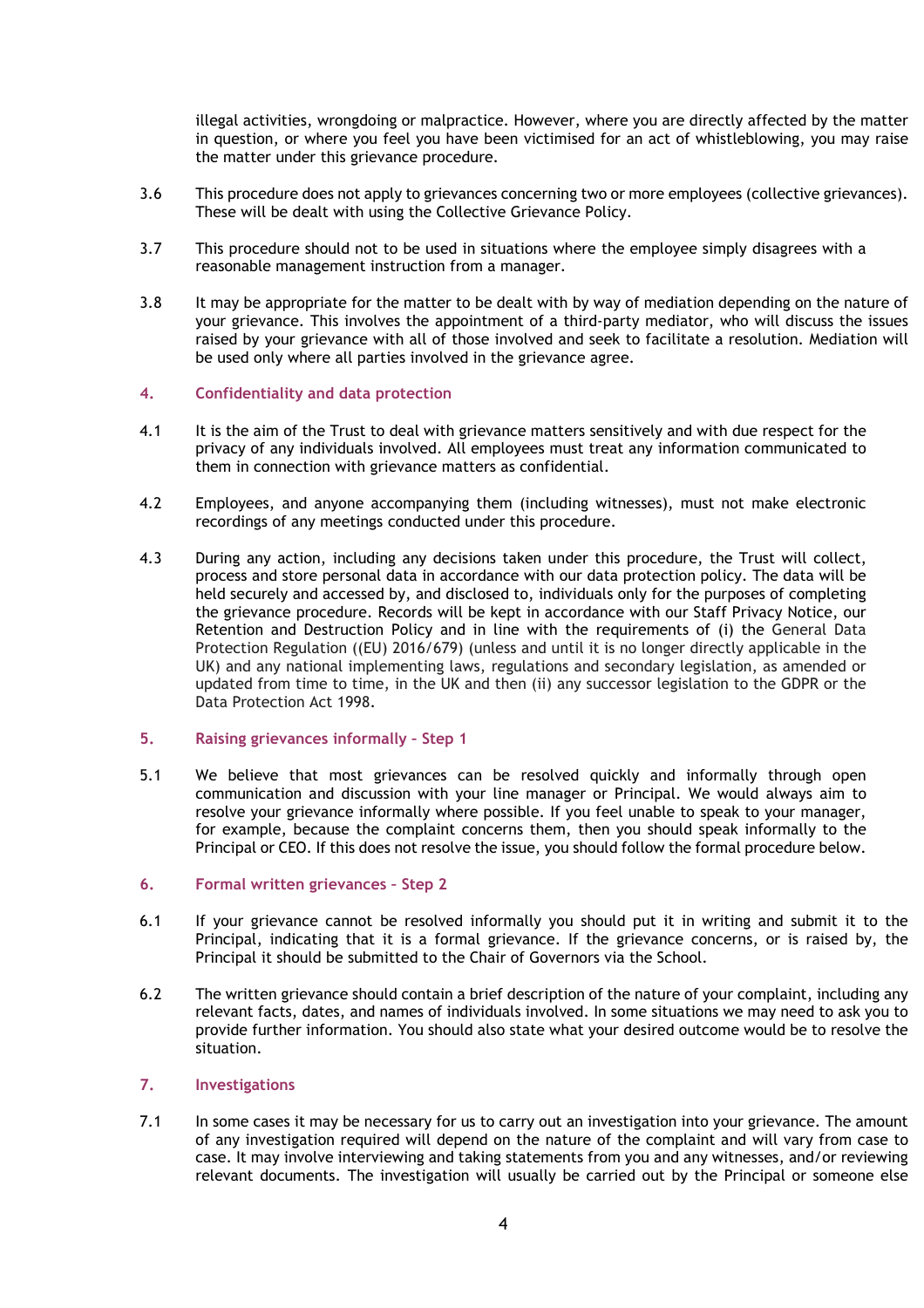appointed by the Principal. In the case of an investigation into a complaint against a Principal the CEO will determine who will carry out the investigation.

- 7.2 You must co-operate fully and promptly in any investigation. This may include informing us of the names of any relevant witnesses, disclosing any relevant documents to us and attending interviews, as part of our investigation.
- 7.3 The employer may initiate an investigation before holding a grievance meeting where the employer considers this appropriate. The employee will be informed of this course of action, including timescales for the investigation. In other cases we may hold a grievance meeting before deciding what investigation (if any) to carry out. In those cases we will hold a further grievance meeting with you after our investigation and before we reach a decision.

### 8. Right to be accompanied

- 8.1 You may bring a companion to any grievance meeting or appeal meeting under this procedure. The companion may be either a trade union representative or a colleague. You must tell the person holding the grievance meeting who your chosen companion is, in good time before the meeting.
- 8.2 Should you choose to bring a companion to the hearing, you will be responsible for making these arrangements and for providing your companion with any paperwork that they require for the meeting.
- 8.3 At the meeting, your companion may make representations to us and ask questions, but should not answer questions on your behalf. You may request an adjournment to speak to them privately at any time during the meeting.
- 8.4 Acting as a companion is voluntary and your colleagues are under no obligation to do so. If they agree to do so they will be allowed reasonable time off from duties without loss of pay to act as a companion.
- 8.5 If your chosen companion is unavailable at the time a meeting is scheduled, you may propose an alternative time for the meeting to take place and so long as the alternative time is reasonable and within five working days after the original scheduled date, we will postpone the meeting. If your chosen companion will not be available for more than five working days afterwards, we may ask you to choose someone else.
- 8.6 We may, at our discretion, allow you to bring a companion who is not a colleague or union representative (for example, a member of your family) as a reasonable adjustment if you have a disability, or if you have difficulty understanding English.

#### 9. Grievance meeting

- 9.1 The employer will arrange a grievance meeting, normally within 5 working days of receiving your written grievance.
- 9.2 You and your companion (if any) should make every effort to attend the grievance meeting. If you or your companion cannot attend at the time specified, you should inform us immediately and we will try, within reason, to agree an alternative time.
- 9.3 The purpose of a grievance meeting is to enable you to explain your grievance and how you think it should be resolved, and to assist us to reach a decision based on the available evidence and the representations you have made. Everyone involved in the process is entitled to be treated calmly and with respect. The Trust will not tolerate abusive or insulting behaviour from anyone taking part in grievance procedures and will treat any such behaviour as misconduct under the disciplinary procedure.